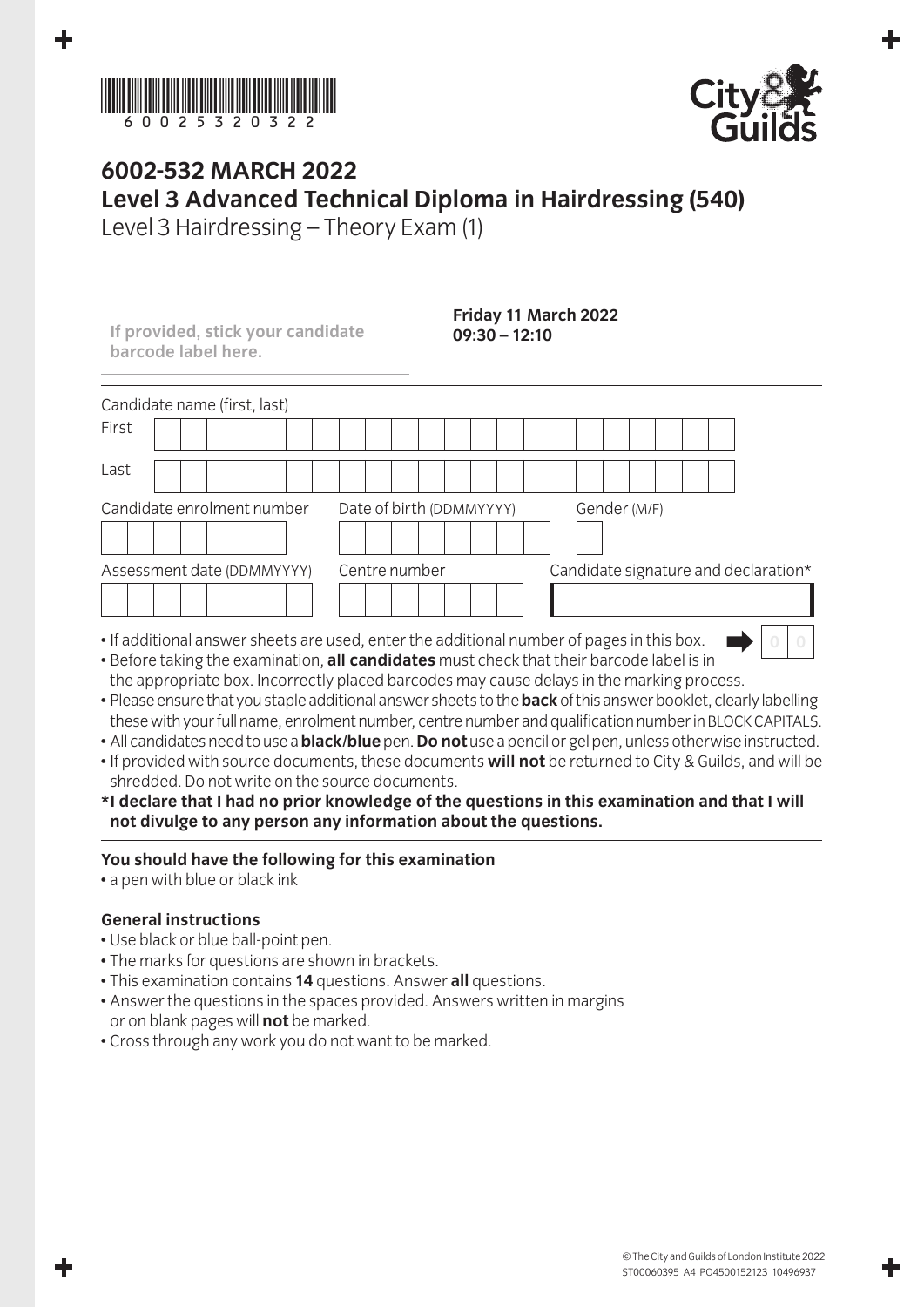|   | 6002-532 |                                                                                                                                                          | 11 March 2022 |
|---|----------|----------------------------------------------------------------------------------------------------------------------------------------------------------|---------------|
| 1 | a)       | Name the legislation that makes it unlawful to discriminate.                                                                                             | $(1$ mark $)$ |
|   | b)       | State five personal characteristics that are protected against discrimination in<br>employment.                                                          | (5 marks)     |
|   |          |                                                                                                                                                          |               |
| 2 | a)       | During a colour removal service, chemicals enter the client's eye.<br>State two items in a first aid kit that should be used in the immediate treatment. | (2 marks)     |
|   | b)       | Name the document that must be completed following this incident.                                                                                        | $(1$ mark)    |

╋

÷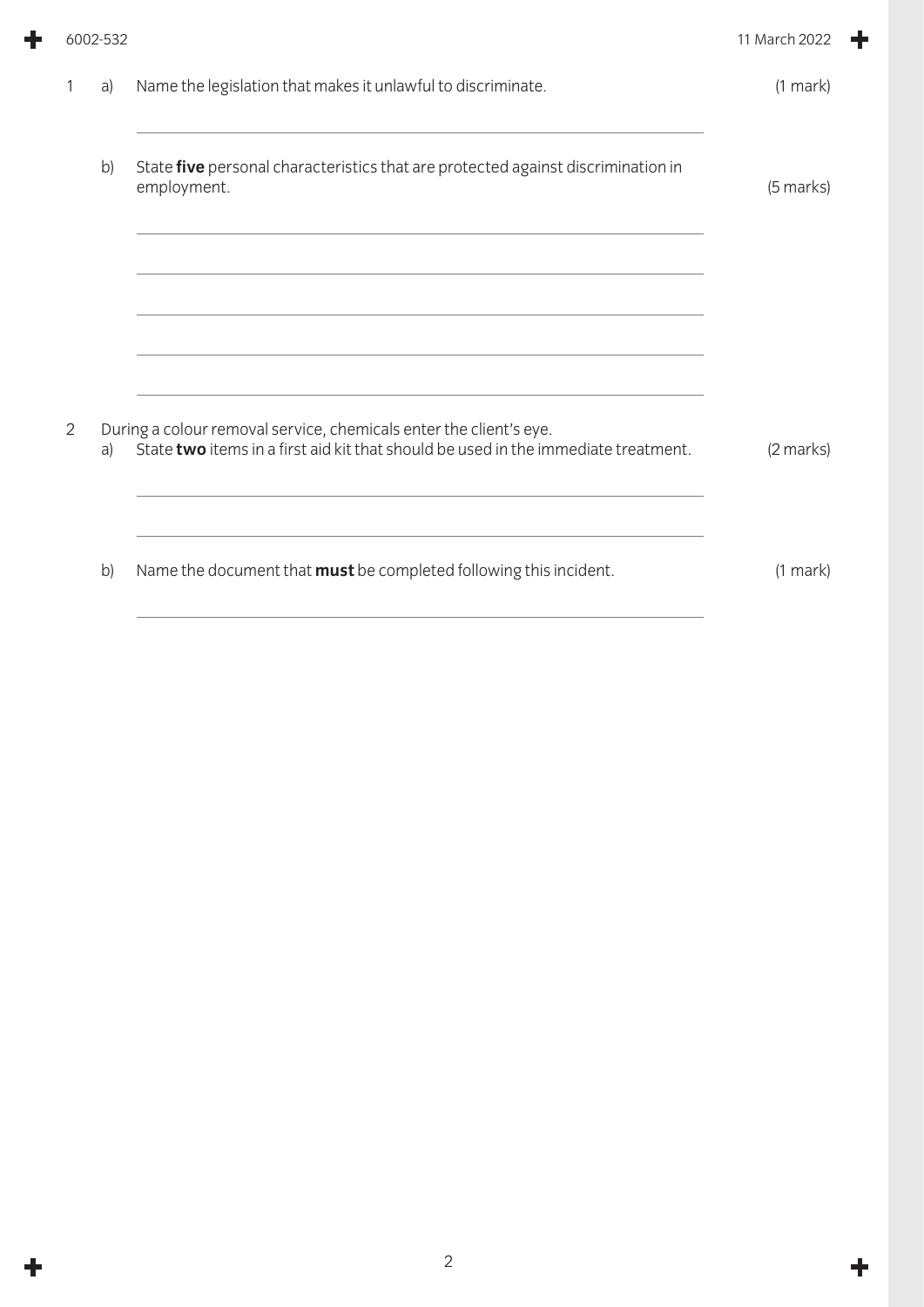|  | Identify the stages of the hair growth cycle in the diagram below. |  | (3 marks) |
|--|--------------------------------------------------------------------|--|-----------|
|  |                                                                    |  |           |



Image of hair structure - https://www.advancedhairstudioindia.com

| $\mathsf{b}$ | Name a condition that occurs when the hair growth cycle stops. | (1 mark) |
|--------------|----------------------------------------------------------------|----------|

c) Name the **three** hair textures. (3 marks)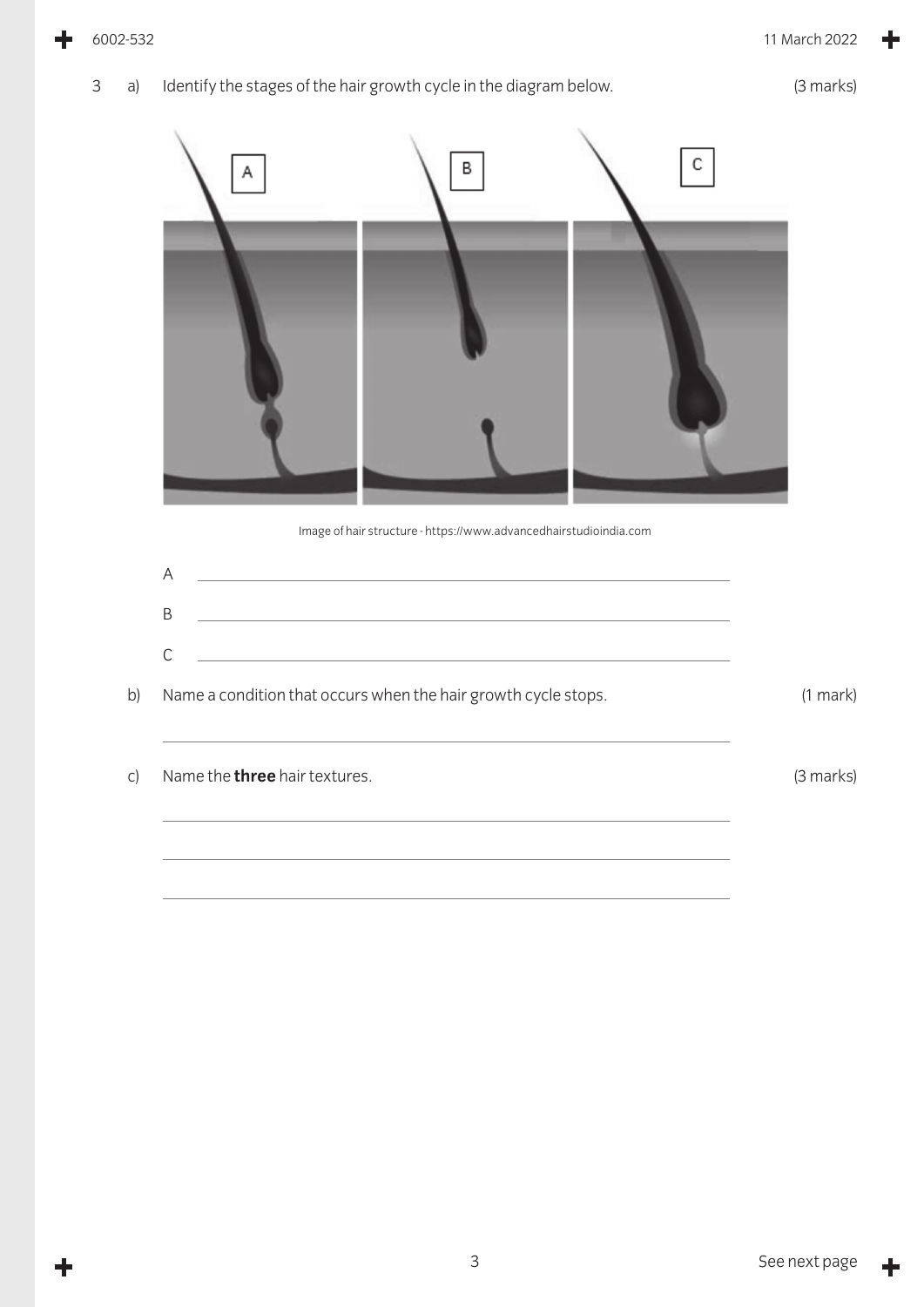|    | Describe three consequences of not carrying out a skin test before a quasi-<br>permanent colour service. | (6 marks)  |
|----|----------------------------------------------------------------------------------------------------------|------------|
|    |                                                                                                          |            |
|    |                                                                                                          |            |
|    |                                                                                                          |            |
|    |                                                                                                          |            |
|    |                                                                                                          |            |
|    |                                                                                                          |            |
|    |                                                                                                          |            |
|    |                                                                                                          |            |
|    |                                                                                                          |            |
|    |                                                                                                          |            |
| a) | Name two bacterial skin conditions.                                                                      | (2 marks)  |
|    |                                                                                                          |            |
| b) | Name one non-contagious condition of the scalp.                                                          | $(1$ mark) |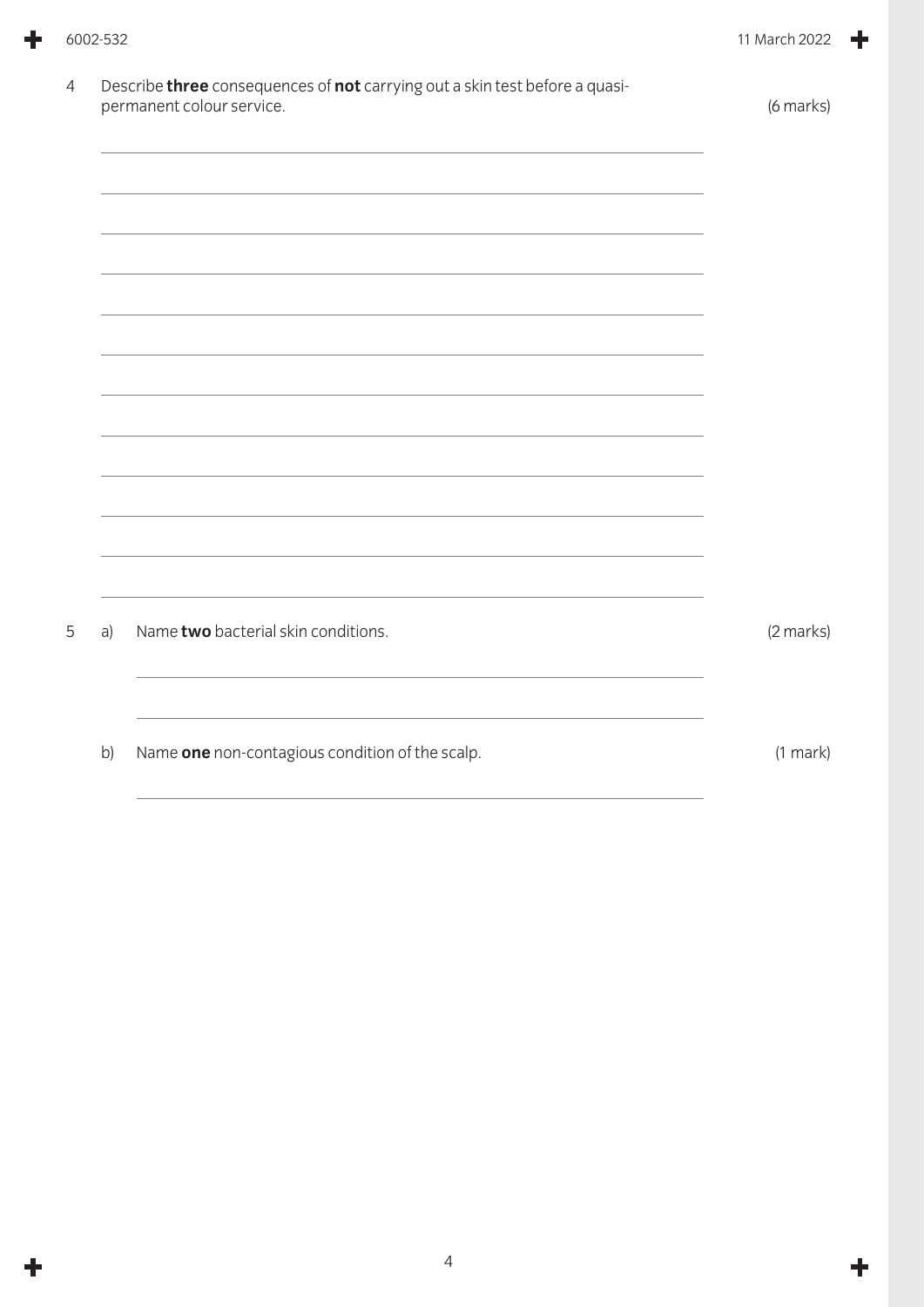6 A client has type 4, curly hair and requires a long graduation.

Explain the factors to consider when cutting the client's hair. (8 marks)

Ł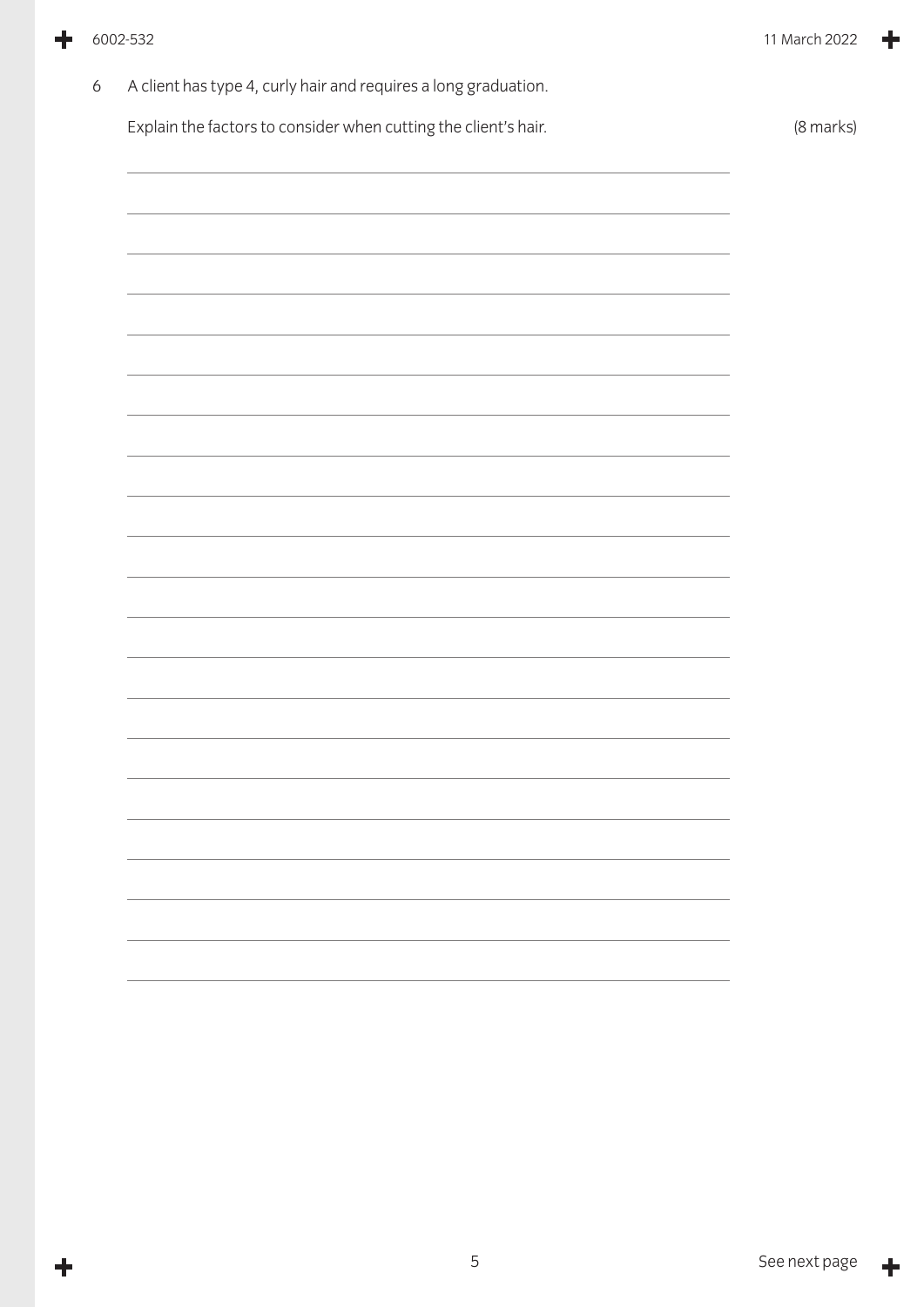|    | 6002-532                                                                                                                                                                                          | 11 March 2022 |
|----|---------------------------------------------------------------------------------------------------------------------------------------------------------------------------------------------------|---------------|
|    | Name two cutting tools that should not be used on wet hair.                                                                                                                                       | (2 marks)     |
|    | <u> 1989 - Johann Stoff, deutscher Stoff, der Stoff, der Stoff, der Stoff, der Stoff, der Stoff, der Stoff, der S</u><br>Identify two face shapes that would be enhanced by a jaw length bob.     | (2 marks)     |
| a) | and the control of the control of the control of the control of the control of the control of the control of the<br>Explain the effects on the hair structure when using rollers to set wet hair. | (6 marks)     |
|    | <u> 1989 - Johann Stoff, deutscher Stoff, der Stoff, der Stoff, der Stoff, der Stoff, der Stoff, der Stoff, der S</u>                                                                             |               |
|    | <u> 1989 - Johann Stoff, amerikansk politiker (d. 1989)</u>                                                                                                                                       |               |
|    | <u> 1989 - Johann Stoff, amerikansk politiker (* 1908)</u>                                                                                                                                        |               |
|    |                                                                                                                                                                                                   |               |
|    |                                                                                                                                                                                                   |               |
|    |                                                                                                                                                                                                   |               |
|    |                                                                                                                                                                                                   |               |
| b) | State two benefits of using hairspray following the set.                                                                                                                                          | (2 marks)     |

╋

6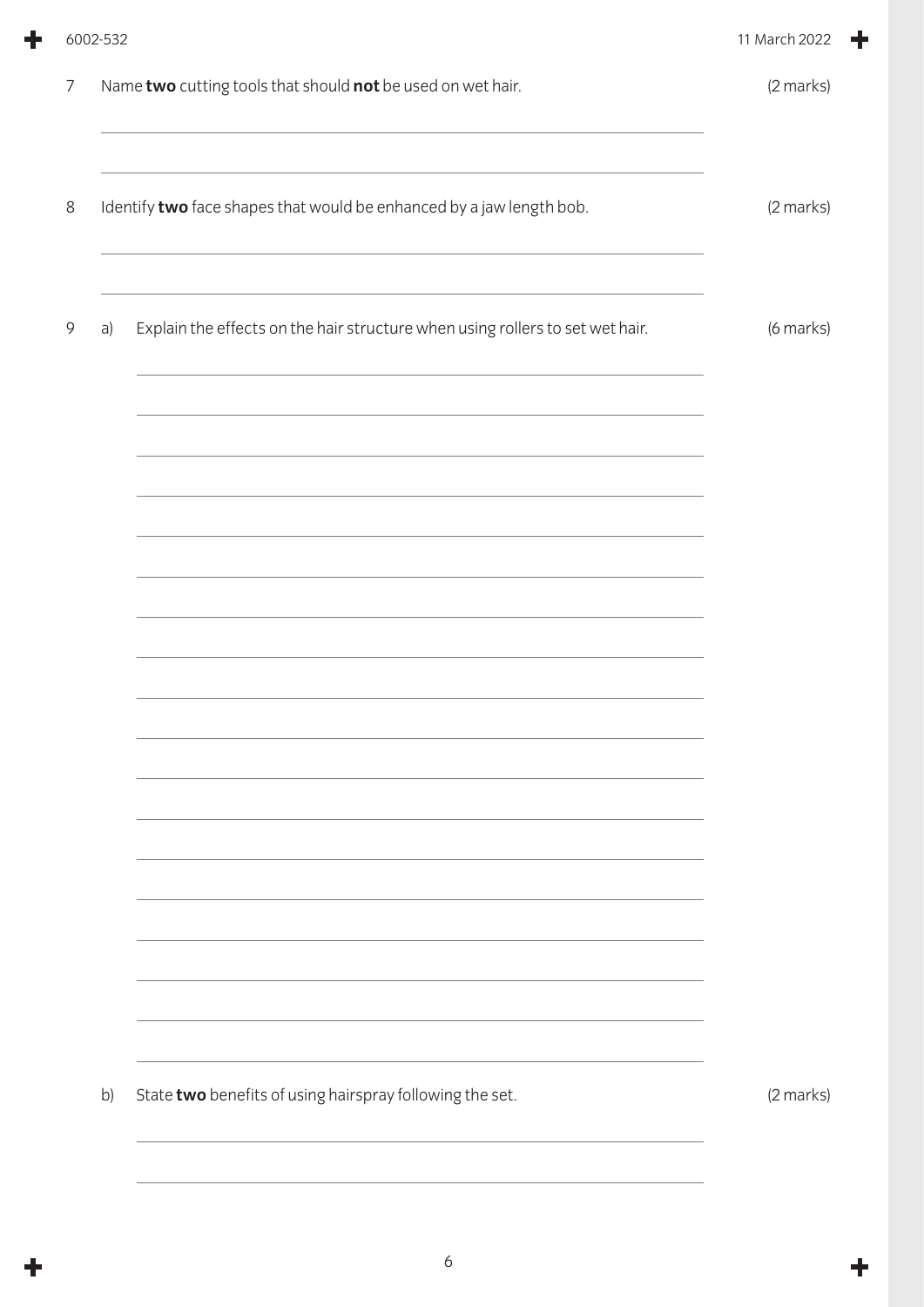10 Beniko's client has natural base 7 hair, gold tones and wants to be lightest ash blonde.

Explain the factors that affect Beniko's choice of colouring products. (8 marks)

| 7 |  |
|---|--|
|   |  |

Ł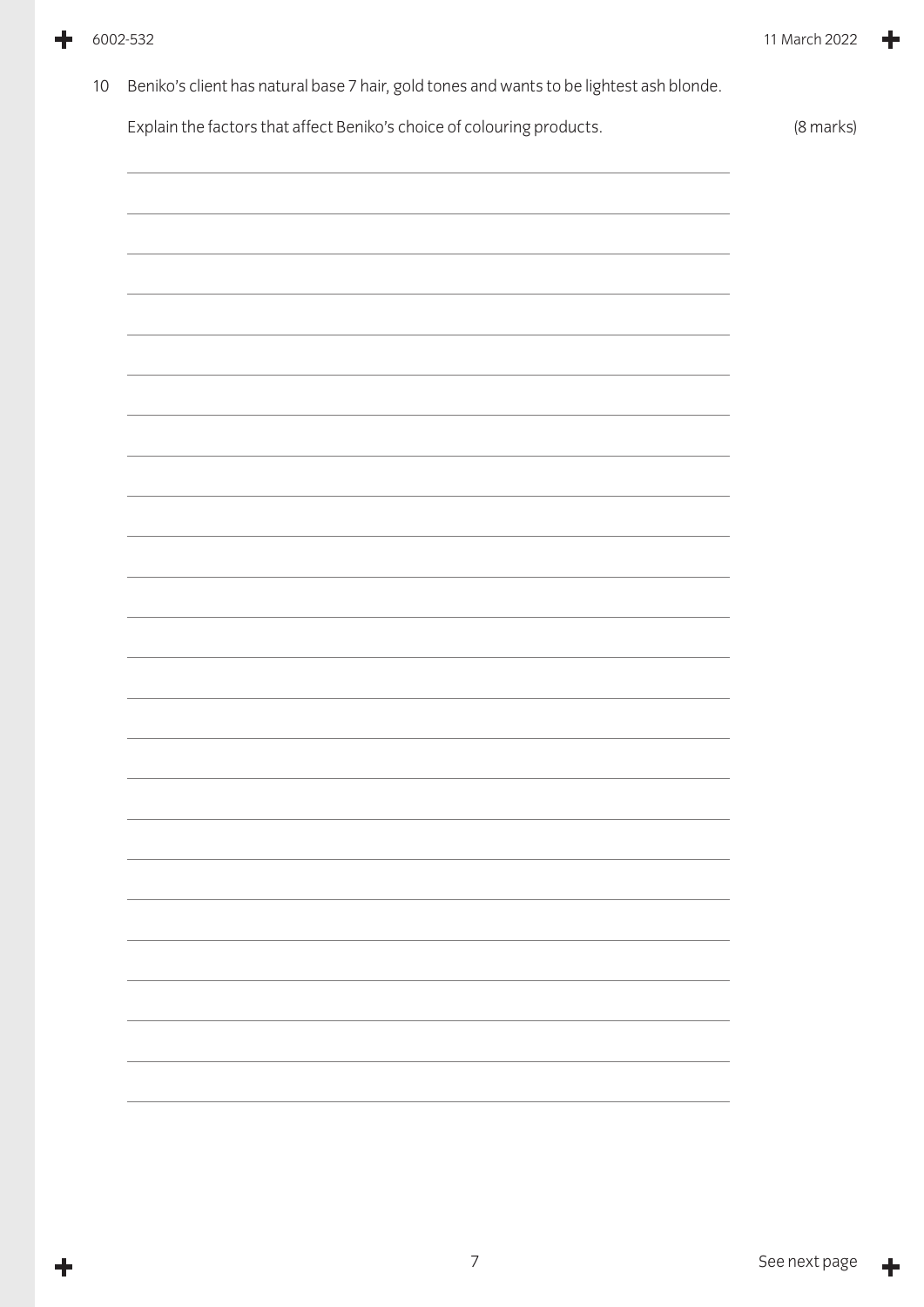| 6002-532                                                          | 11 March 2022 |
|-------------------------------------------------------------------|---------------|
| Explain the effects on the hair structure of lightening products. | (6 marks)     |
|                                                                   |               |
|                                                                   |               |
|                                                                   |               |
|                                                                   |               |
|                                                                   |               |
|                                                                   |               |
|                                                                   |               |
|                                                                   |               |
|                                                                   |               |
|                                                                   |               |
|                                                                   |               |
|                                                                   |               |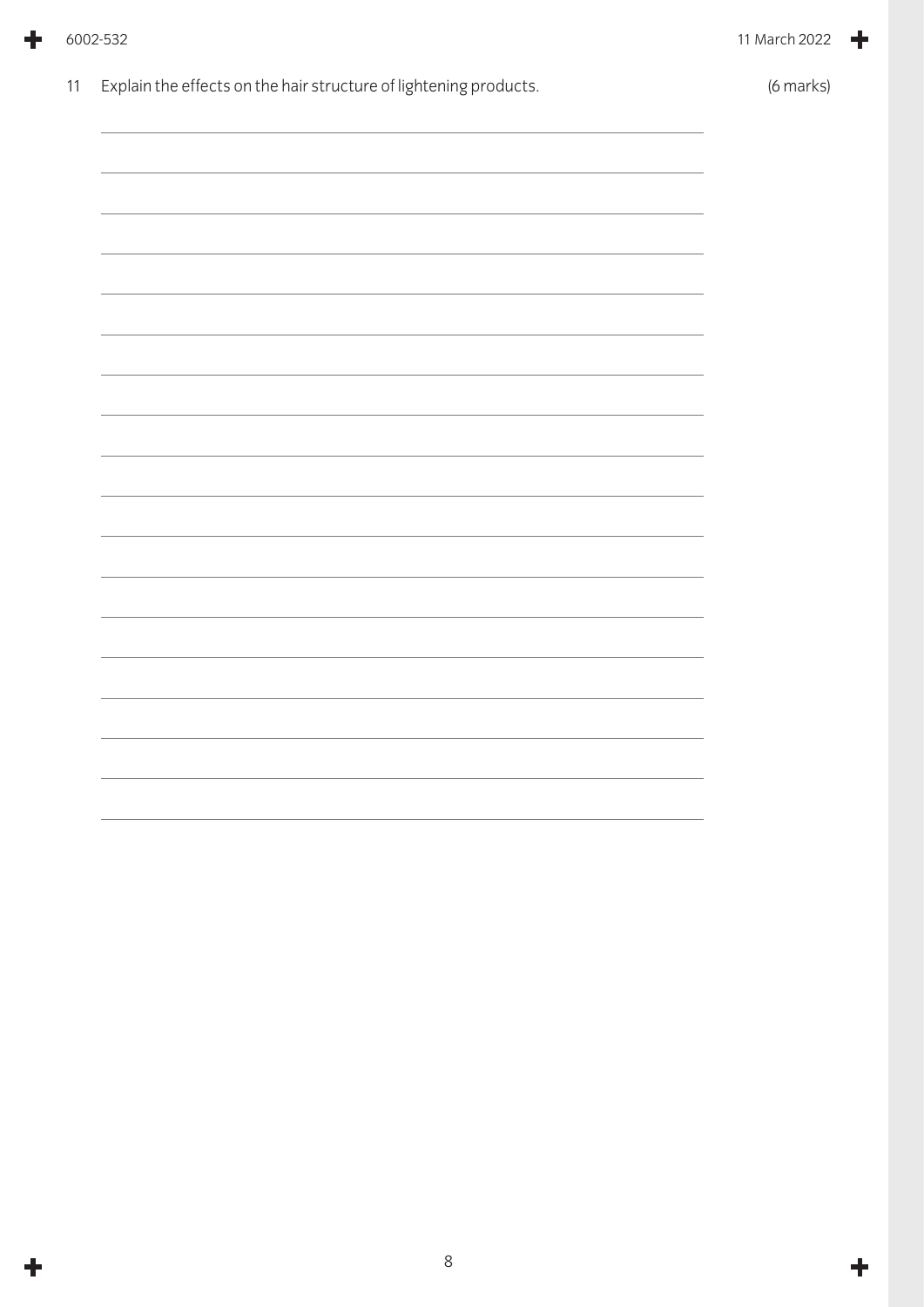÷

 $\ddot{\phantom{1}}$ 

| Explain the importance of restoring the hair's pH balance following a colour<br>correction service. | (5 marks) |
|-----------------------------------------------------------------------------------------------------|-----------|
|                                                                                                     |           |
|                                                                                                     |           |
|                                                                                                     |           |
|                                                                                                     |           |
|                                                                                                     |           |
|                                                                                                     |           |
| <u> 1989 - Johann Stoff, Amerikaansk politiker (* 1908)</u>                                         |           |
|                                                                                                     |           |
|                                                                                                     |           |
|                                                                                                     |           |
|                                                                                                     |           |
|                                                                                                     |           |
| ,我们也不能在这里的时候,我们也不能在这里的时候,我们也不能会在这里的时候,我们也不能会在这里的时候,我们也不能会在这里的时候,我们也不能会在这里的时候,我们也                    |           |
|                                                                                                     |           |
| Name four types of colour product that can be used to add tone.                                     | (4 marks) |
|                                                                                                     |           |
|                                                                                                     |           |
|                                                                                                     |           |
|                                                                                                     |           |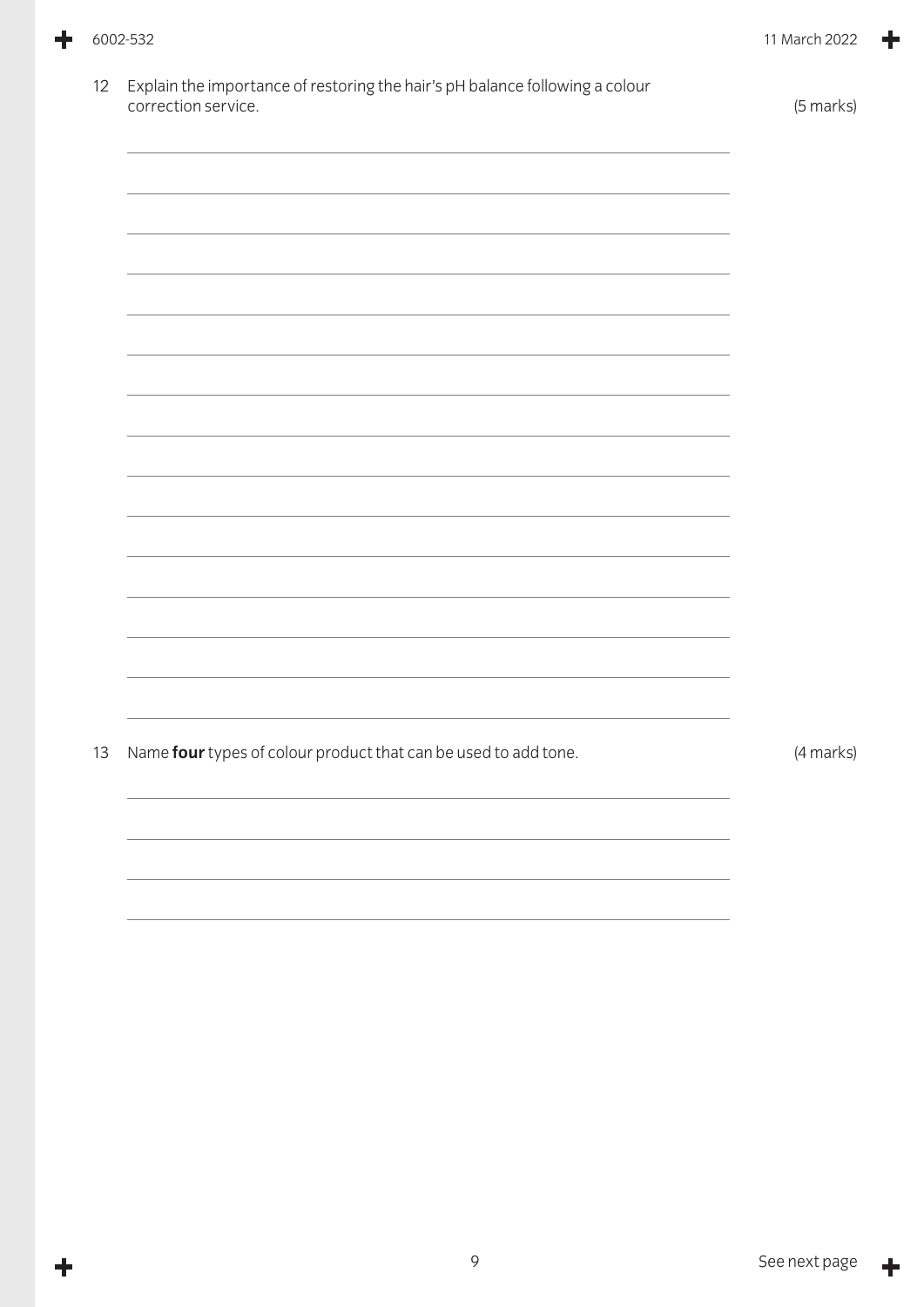14 Akito's client has shoulder length, natural base 4 hair, which she wears up. She wants a short hair style and a block mid-brown colour. During consultation, Akito identifies there is 25% white around the front hairline, the texture is coarse and there are areas of thinning at the partings. Discuss options for achieving the look and what the stylist needs to consider. (12 marks)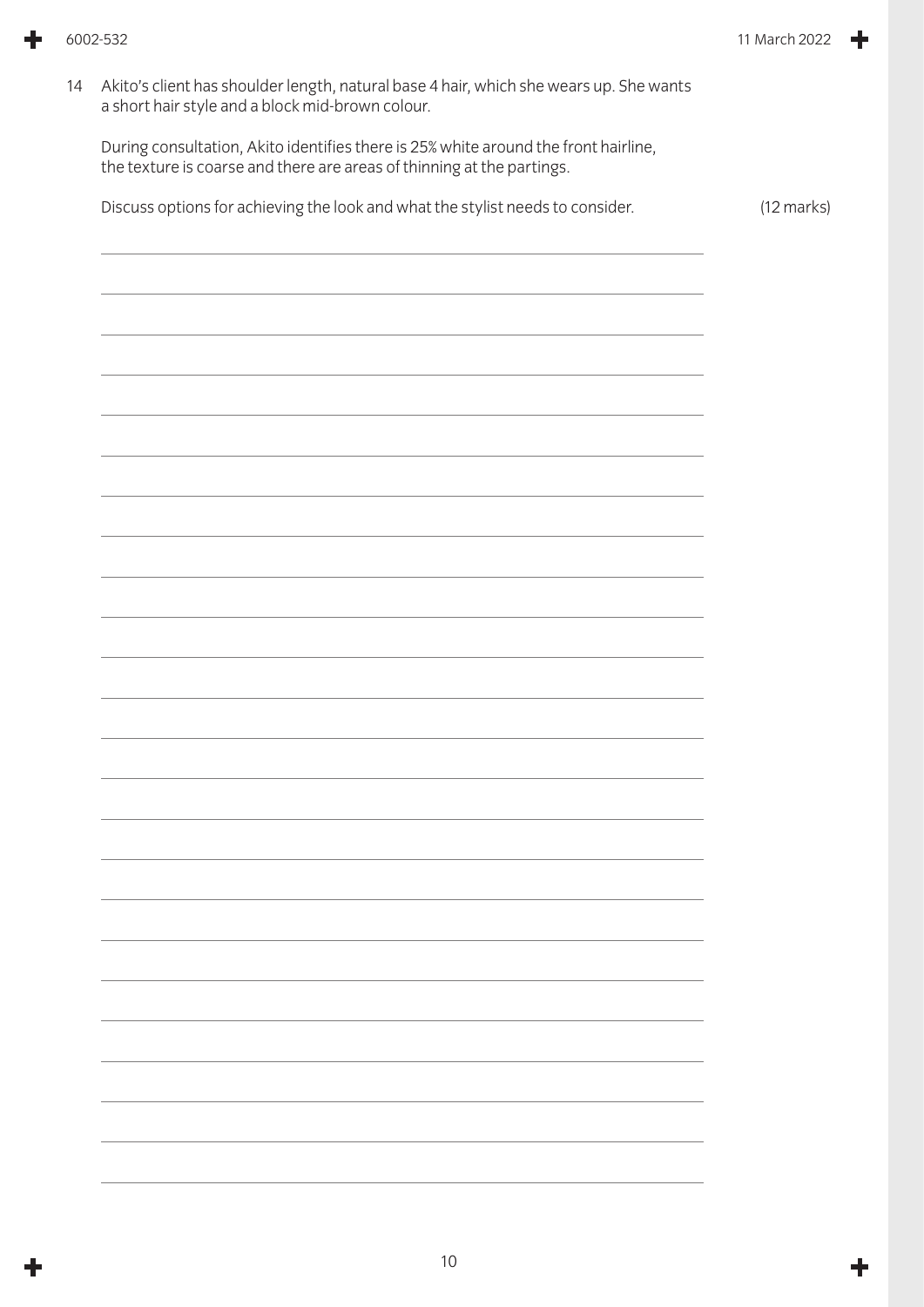÷

÷

| $\overline{\phantom{0}}$ |
|--------------------------|
|                          |
|                          |
|                          |
|                          |
|                          |
|                          |
|                          |
|                          |
|                          |
|                          |
|                          |
|                          |
|                          |
|                          |
|                          |
|                          |
|                          |
|                          |
|                          |
|                          |
|                          |
|                          |
|                          |
|                          |
|                          |
|                          |
|                          |
|                          |
|                          |
|                          |
|                          |
|                          |
|                          |
|                          |
|                          |
|                          |
|                          |
|                          |
|                          |
|                          |
|                          |
|                          |
|                          |
|                          |
|                          |
|                          |
|                          |
|                          |
|                          |
|                          |
|                          |
|                          |
|                          |
|                          |
|                          |
|                          |
|                          |
|                          |
|                          |
|                          |
|                          |
|                          |
|                          |
|                          |
|                          |
|                          |
|                          |
|                          |
|                          |
|                          |
|                          |
|                          |
|                          |
|                          |
|                          |
|                          |
|                          |
|                          |
|                          |
|                          |
|                          |
|                          |
|                          |
|                          |